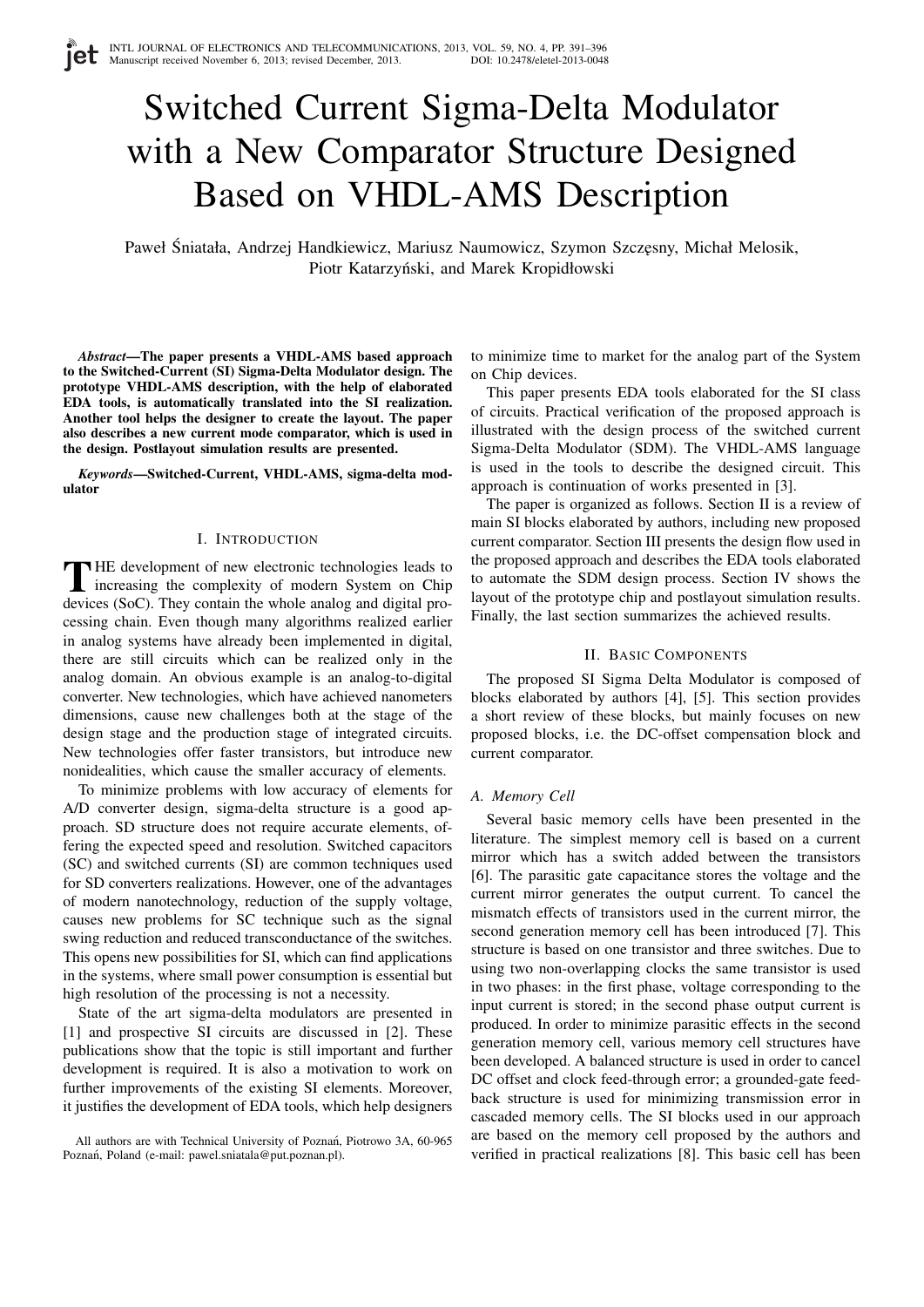

Fig. 1. Compensation block structure.

used to compose more complex blocks, which are necessary in SDM implementation.

## *B. Compensation Block*

A fully differential approach makes possible compensation of the parasitic effects in balanced structure circuits: the DC offset, the clock feed-through, the charge injection effects and the harmonic distortion. This approach also improves CMRR. The compensation block structure is presented in Fig. 1. This block makes simple arithmetic operations on noisy current inputs  $xp$  and  $xm$  to get desired clean outputs  $ip$  and  $im$  [9]. The input currents have an additional, undesired DC-offset denoted as e. The relation between input and output signals can be written as follows

$$
xp[n] = ip[n] + e, \quad xm[n] = im[n] + e \tag{1}
$$

The balanced structure implies the relation  $ip[n] = -im[n],$ hence the error to be canceled can be worked out from Equation 1 and is equal to

$$
e = (xp[n] + xm[n]) : 2
$$
\n<sup>(2)</sup>

Now, we can simply subtract it from the input signal, as shown in Equation 3.

$$
ip[n] = xp[n] - e, \quad im[n] = xm[n] - e \tag{3}
$$

The described operations are implemented by current mirrors with the adequate number of outputs and scaling factor values. According to the notation used in Fig. 1, the first two blocks  $CM1p$  and  $CM1m$ , are current mirrors with two outputs, which provide two copies of the input currents (scaling factor 1.0) needed for further processing. One of them is used to calculate the error  $e$ , and the other is used to perform the final subtraction. Two output current mirror CM2 provides half of its input current (scaling factor 0.5) in both outputs. The proper sign of the signals needed to perform the subtraction is obtained thanks to the different number of current mirrors in each path. The described compensation circuit was used in the design circuit and will be recalled in next subsections.

# *C. Integrator*

The main block of any SDM structure is the noise shaping filter. This function is realized by an integrator. The proposed SDM uses a bilinear, fully differential integrator, proposed

by authors and described in detail in [4]. In this paper we propose a modification of this integrator, which consists in adding the compensation blocks (see Fig. 1). These blocks were included in the input path of the integrator to cancel the DC-offset from the previous stages and to protect the integrator from achieving saturation. The integrator is treated as a library component for a given technology. In our design flow the integrator has different views: the prototype VHDL-AMS entity with behavioral architectures, the SI VHDL-AMS entity, the SPICE description at the transistor level and finally the layout. Of course the transistor level and layout views are technology dependent. The proposed structure of the integrator was fabricated in AMS  $0.35 \mu m$  and after the transistor sizes recalculation in TSMC  $0.18 \mu m$  as well. Measurement results of both realizations have proved the correctness of the proposed solution. Detailed results are presented in [8].

#### *D. Comparator and D/A Converter*

This paper presents a new approach to comparator and D/A converter implementation, which is used in the prototype SDM structure. A novel idea consists in combining both components into a one functional block, and designing it in fully differential current mode. The first designs of SI SDM use a simple inverter as a current comparator [10]. However, in current mode circuits, such inverter is usually loaded by diode connected transistors. This means that the typical load has a low input impedance. Additionally, high resistance input of the inverter lengthens the integrating time of current excitation. The response time can be shortened if a complementary pair of MOS transistors are added on the input of the inverter to decrease the resistance of this input. This additional transistor pair can be diode-connected, which forms a current-to-voltage converter. Another solution was proposed by Träff [11], where the nMOS transistor changes place with the pMOS transistor in comparison to an inverter. One more solution for high speed, high dynamic range current comparator was presented by Banks and Toumazou [12]. This circuit is composed of three inverters and a diode connected transistor pair in each positive and negative path.

Our proposal of a new current mode comparator structure is presented in Fig. 2. The circuit is divided into two blocks. The input stage is based on the Schmitt trigger or on the Träff structure. The output block is an OTA amplifier with a preamplifier stage to improve the dynamic range of the signal [13]. OTA output stage is a differential amplifier, which gives the required output currents. The current amplitude can be regulated with appropriately chosen bias voltage. The difference between the Träff based and Schmitt based solutions consists in different power consumption and in different response time. The Träff based structure consists of two typical Träff comparators for both inputs. The circuit based on Schmitt trigger, presented in Fig. 3 has diode connected transistor pairs (M3M4 and M9M10) on its inputs. It converts input current into voltage, which is further applied to a standard inverter based comparator (M1M2 and M7M8). We propose to add a Schmitt trigger which improves the sensitivity of the comparator. The balanced structure of the comparator allows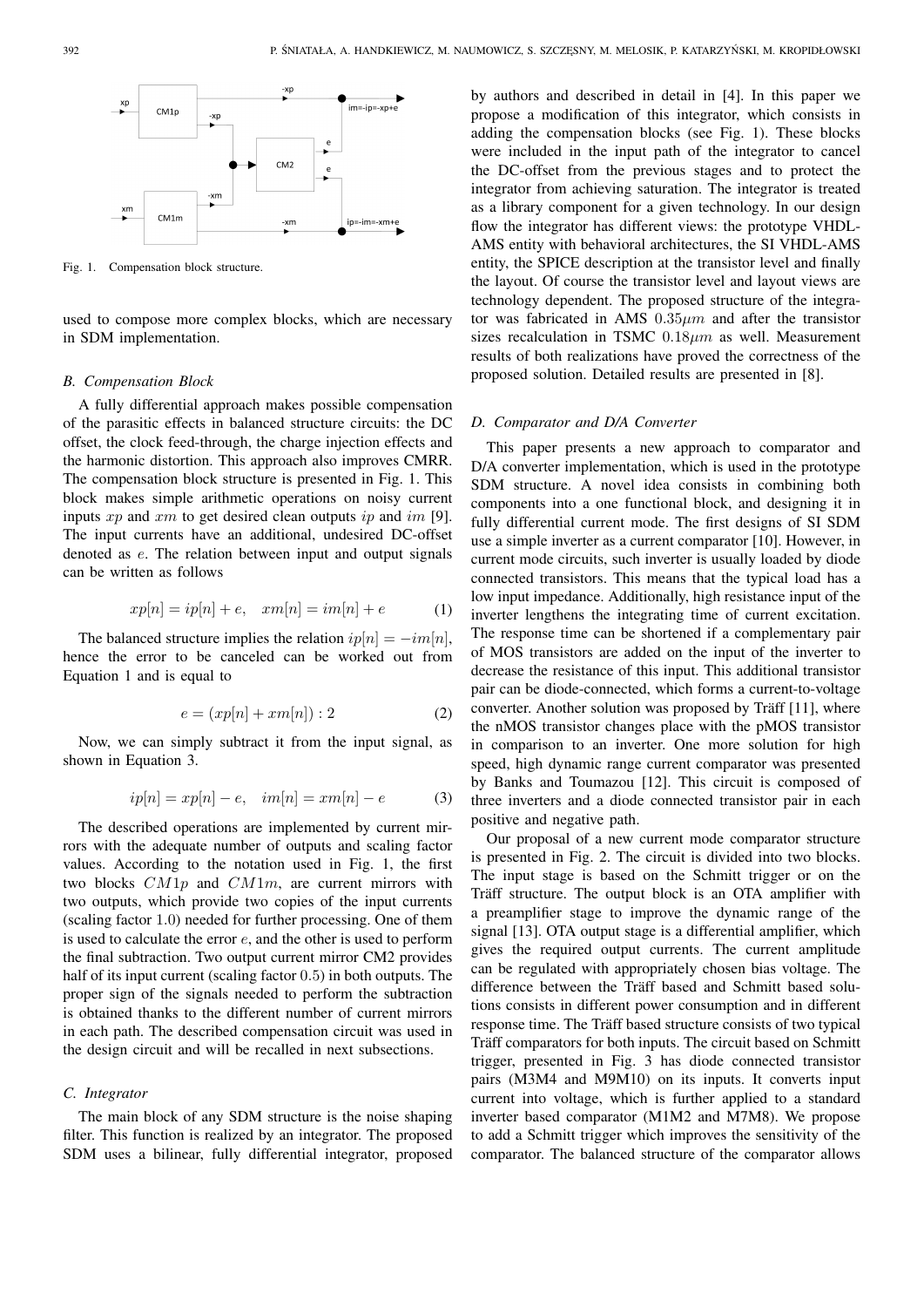

Fig. 2. Current comparator structure.



Fig. 4. Design flow of SI circuits.

us to use only one Schmitt trigger connected to both (inverting and noninverting) inputs of the comparator. Using the Schmitt trigger we can realize a faster but more power consuming current mode comparator. Current outputs of the comparator allow us to connect this block directly in the feedback of a current mode SDM.

The input stage can be composed of the Träff comparator instead of the Schmitt trigger. The difference between both solutions consists in different power consumption and response time. We observe the response delay dependence on the current swing on the input of the comparator. The smaller the input signal, the longer the response delay. The comparator composed of the Schmitt trigger is faster than the one composed of the Träff cell at the expense of power consumption.

# III. DESIGN FLOW

This section presents the design automation process. Referring to the Fig. 4, the proposed design flow includes the design of the architecture, circuit, device and layout levels. It starts from the SD structure chosen by the designer and finishes with the layout of the complete SI circuit automatically generated for a given technology. In this section we will focus on the translation between the architecture and circuit level.

# *A. VHDL-AMS Description*

VHDL-AMS was chosen as a language to describe the design. It allows us to simulate mixed, analog-digital design and assures the consistency throughout all the steps when designing complex integrated systems such as microsystems including sensors and actuators. Additionally, it makes the design independent of specific graphic entry tools.



Fig. 5. A general feedback type structure of Sigma-Delta modulator.

At the beginning of the process, the designer can use several basic entities to build a desired SDM structure. Every SDM consists of a noise shaping filter, comparator, scaling elements and summation blocks. Figure 5 shows a general structure of a feedback-type SDM. Other possible types are feed-forward and MASH, which also can be built with the same blocks. Depending on the filter order, the SDM is the first, second, third etc. order. In practical realization higher order modulators are not implemented because of the stability problem. The noise shaping filter includes the integrators, summing elements and, if it is required, the scaling blocks.

For the purpose of design the structural VHDL-AMS is used. However, the architecture of each basic component can be included at any time and used to verify the project in different levels of abstraction. As an example the VHDL-AMS description of the first order SD prototype structure is presented below.

```
-- Sigma-Delta 1st order
library ieee;
use ieee.std_logic_1164.all;
use work.all;
entity SD_1ORDER_OK is
end entity SD_1ORDER_OK;
architecture arch_SD_1ORDER_OK of SD_1ORDER_OK is
   signal O_DAC: REAL;
   signal OUT_SD1: STD_LOGIC;
   signal IN_SD1: REAL;
   signal O_INT: REAL;
   signal O_LIN: REAL;
begin
   INT1 : entity WORK.SD_INTEGRATOR(IDEAL)
      port map ( INPUT => O_LIN, CLK => OPEN, OUTPUT => O_INT );
   LIN_COM1 : entity WORK.SD_LINCOMB(IDEAL)
      port map ( INA => IN_SD1, INB => O_DAC, OY => O_LIN );
   COMP1 : entity WORK.SD_COMPARATOR(IDEAL)
      port map ( INPUT => 0_INT, OUTPUT => OUT_SD1);
   DAC1 : entity WORK.SD_DAC1B(IDEAL)
      port map \overline{(\text{INVT} > \text{OUT\_SD1, \text{OUTPUT} > \text{O\_DAC})}}end architecture arch_SD_1ORDER_OK;
```
This VHDL-AMS text file is a starting point of the design flow. For further reference let us name it as a prototype SD structure. At this stage, behavioral architectures of the circuit can be used for simulation. Different architectures are available: Z-domain, S-domain and time domain. They allow a preliminary verification of the designing structure. Some VHDL-AMS models of SI blocks were presented in our previous paper [3].

The next step of the design process makes a conversion from the chosen prototype structure into a lower level description, suitable for a particular technique. In other words, the prototype components are replaced by an actual, transistor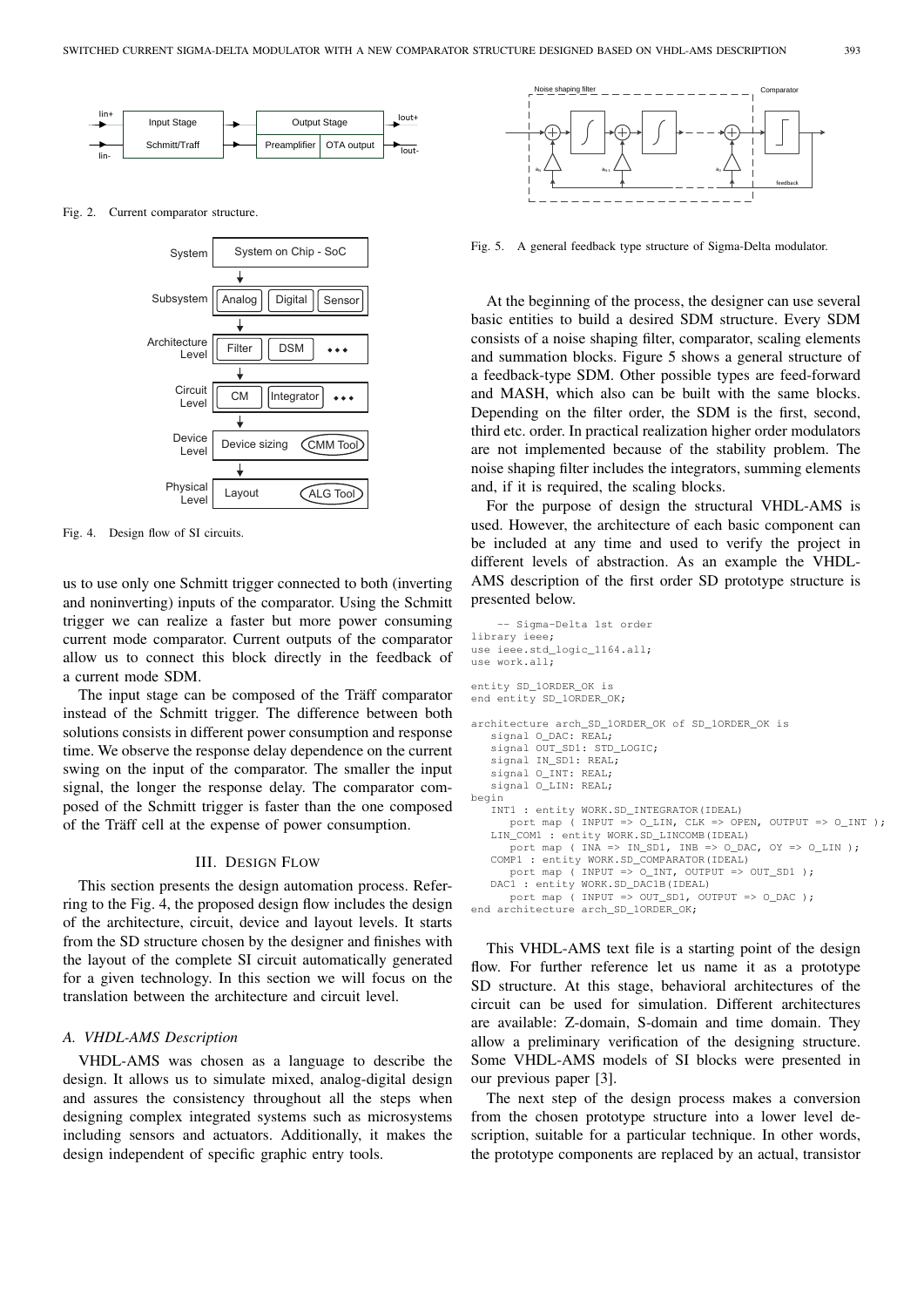

Fig. 3. Schmitt trigger used in the comparator.



Fig. 6. Data flow in the proposed design approach.

level realization in the chosen technique. In our case it is the switched current realization. The new structure, obtained after the translation, can have different partitioning, which means some prototype entities are combined or divided into new ones. This can imply a different number of ports and interconnections. Hence, new entities must be generated, instead of just adding new architectures to the existing prototype units. Each prototype entity has its counterparts in the transistor level implementation. Taking as an example the comparator, in the prototype structure it is described as a one-input one-output

block, which operates on real values. The actual realization in the SI technique is of course more complicated than presented in Fig. 2 and Fig. 3 and described above. The translation tool analyzes the input code in order to find the prototype comparator entity and replaces it with the new one, which describes the actual realization. All connections between the new versions of components are also arranged automatically by this tool. The translation rules used in this process are prepared for each prototype components. This algorithm is implemented in the AMS2SI translator tool, which is a kind of parser. The output of the conversion is again a VHDL-AMS file, but this time components used in the prototype description are replaced by new entities linked with SI blocks. Additionally, during the translation process, a file with a SPICE format description of the circuit is generated, allowing the verification at the transistor level. This automation translation is the main added value in the design flow, and provides the designer with readyto-use implementation in a chosen technique.

## *B. Automated Layout Generation*

After obtaining the transistor level description of the circuits, the next step of the design flow is the layout generation. The full custom designing of the layout is expensive and time-consuming task. The need to minimize costs and the time-to-market factor, forces us to find some shortcuts in this design step. One of the possible ways to improve this step is to use layout generators. For this purpose, a script language available for a particular design system can be used. Cadance system uses a SKILL language, and Mentor Graphics offers an AMPLE. In our case the AMPLE was available and it was used to code scripts to generate a layout of the system.

AMPLE is a language standard used in Mentor Graphics Common User Interface, and is common to all Falcon Framework-based applications. Using AMPLE, you can read the source code or interactively evaluate expressions, create and assign variables, define and execute new functions, and directly execute built-in functions. AMPLE supports C library and module dynamic linking to existing in house and thirdparty solutions bound to the Falcon Framework. AMPLE and the Common User Interface contain constructions for defining custom menus, prompt bars, forms, function keys, and strokes as well as your own functions and commands [14].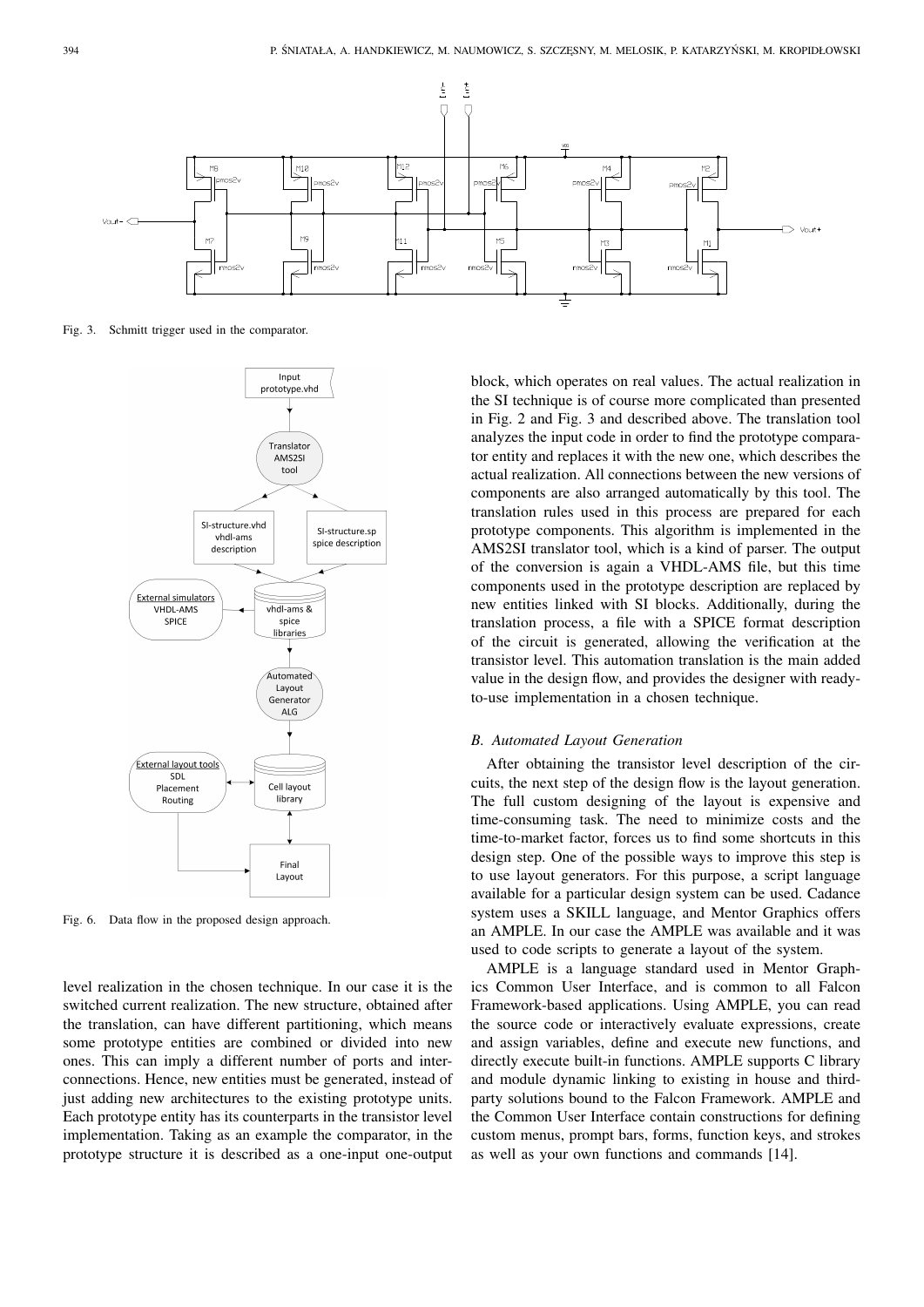Two types of designed cells are used in our project. One is a parameterized cell and the other is a fixed cell for a given technology. Example of a parameterized one is a current mirror. The parameters of such cells can be automatically calculated using the elaborated EDA tool called Current Mirror Maker (CMM) and generated with the help of Automated Layout Generator (ALG). Both tools were integrated into one SI-Studio environment [15]. Detailed description of the tools was presented in [16]. The second type of cells, fixed cells, as integrator or comparator are taken from the created library. The information about the required interconnections of the cells are taken from the VHDL-AMS description, which was generated automatically during the translation process from the architecture level to the circuit level.

The AMPLE script was designed as an integral block of the general design flow for the automated SI circuits synthesis. The script has technology dependent parameters. It allows us to transform the prepared code to any required technology. In order to be able to use the existing tools for placement and routing, suitable restrictions for shape and size of the basic cells were assumed. The structure of the layout was designed in a way, which allows us to change the transistors' sizes and keeping the layout structure according to the cell requirements mentioned above.

#### IV. EXAMPLE MODULATOR DESIGN

As an example design a first order SDM was chosen. According to the scheme in Fig. 6 the input is a prototype structure of the SDM given in VHDL-AMS notation, which was quoted above. The prototype structure is chosen by the designer. Next the elaborated translation tool, AMS2SI, converts the prototype to the components used in the SI realization. As a result, VHDL-AMS and SPICE codes of the SDM SI implementation are obtained. The resulting VHDL-AMS code is presented below.

```
-- Generated by AMS2SI tool
-- part attached from file: _vhdlams_begin.txt-
-- VHDL-AMS description of SIGMA-DELTA modulator
-- composed of SI blocks
--
-- File converted from Prototype SIGMA-DELTA
-- VHDL-AMS description
library ieee;
use ieee.electrical systems.all;
use ieee.std_logic_1164.all;
use work.all;
entity Sigma_Delta_SI is
end entity Sigma_Delta_SI;
architecture SI_blocks of Sigma_Delta_SI is
terminal O_LIN_P, O_LIN_M, O_INT_P, O_INT_M
terminal OUT_SD1_P, OUT_SD1_M : electrical;
terminal O_DAC1_P, O_DAC1_M, O_DAC2_P, O_DAC2_M : electrical;
terminal CLKP, CLKM : electrical;
begin
INT1 : entity WORK.SI_INT
port map(INP=>IN_SD1_P, INM=>IN_SD1_M,
OUTP=>O_INT_P, OUTM=>O_INT_M, CLKP=>CLKP, CLKM=>CLKM);
COMP1 : entity WORK.SI_COMPARATOR
port map(INP=>O_INT_P, INM=>O_INT_M,
```
OUT\_P=>OUT\_SD1\_P, OUT\_M=>OUT\_SD1\_M);

DAC1: entity WORK.SI\_DAC1B

TABLE I SI SIGMA DELTA MODULATOR SUMMARY OF PERFORMANCE

| Technology                | TSMC $0.18 \mu m$ CMOS |
|---------------------------|------------------------|
| <b>Supply Voltage</b>     | 1.8V                   |
| Resolution                | 6 bits                 |
| Power Consumption         | $1.72 \mu W$           |
| Bandwidth                 | $50$ kHz               |
| <b>Sampling Frequency</b> | 12.5 MHz               |
| OSR                       | 254                    |
| DNL                       | $0.8$ LSB              |
| INL                       | $0.9$ LSB              |
| <b>SNR</b>                | 39 dB                  |
| <b>ENOB</b>               | 6 bits                 |
| <b>FOM</b>                | $268.75$ pJ            |

port map(INP=>OUT\_SD1\_P, INM=>OUT\_SD1\_M, OUT1P=>IN\_SD1\_P, OUT1M=>IN\_SD1\_M,OUT2P=>IN\_SD12\_P, OUT2M=>IN\_SD12\_M, CLKP=>CLKP, CLKM=>CLKM);

-part attached from file: \_vhdlams\_end.txt-end architecture SI blocks:

The generated structure of the SDM can be used in further steps of the design, i.e. in the layout generation. In our case the layout was generated using the ALG tool, combining with generally available tools to draw the layout as a schematic driving layout, automatic placement and routing. The final layout is presented in Fig. 7.

The performance of the resulting circuit was verified based on postlayout simulations. The MENTOR GRAPHICS CALIBRE tool was applied to extract the netlist with parasitics. In order to find the optimal oversampling ratio (OSR) Differential Nonlinearity (DNL) and Integral Nonlinearity (INL) errors were calculated. The calculations yielded OSR=254 as an optimal OSR value. With these parameters a 6-bit resolution was achieved. The summary performance parameters of the designed modulator are presented in Tab. I.

#### V. CONCLUSION

The paper presents the approach to the Sigma-Delta modulator design based on the VHDL-AMS description. This language was chosen to describe the initial, prototype sigmadelta modulator structure. This general structural description can be used in preliminary behavioral verification. Next, with the help of elaborated AMS2SI tool, the prototype structure is translated into an SI implementation. The generated circuit is coded in VHDL-AMS and SPICE formats. These files are used in further design steps, i.e. in the layout generation. This stage is supported by Automated Layout Generator (ALG) tool together with the regular tools used in layout design. The whole conception has been verified based on first order SI sigma-delta modulator. The layout of the circuit in TSMC  $0.18\mu m$  technology was designed and postlayout simulation results are presented.

#### **REFERENCES**

- [1] J.M. de la Rosa. Sigma-delta modulators: Tutorial overview, design guide, and state-of-the-art survey. *Circuits and Systems I: Regular Papers, IEEE Transactions on*, 58(1):1–21, Jan. 2011.
- [2] M. Voelker, J. Hauer, and J. Sauerer. Prospect of the future of switchedcurrent circtuits with regard to future cmos technologies. *Microelectronics Journal*, 39:286–292, 2008.